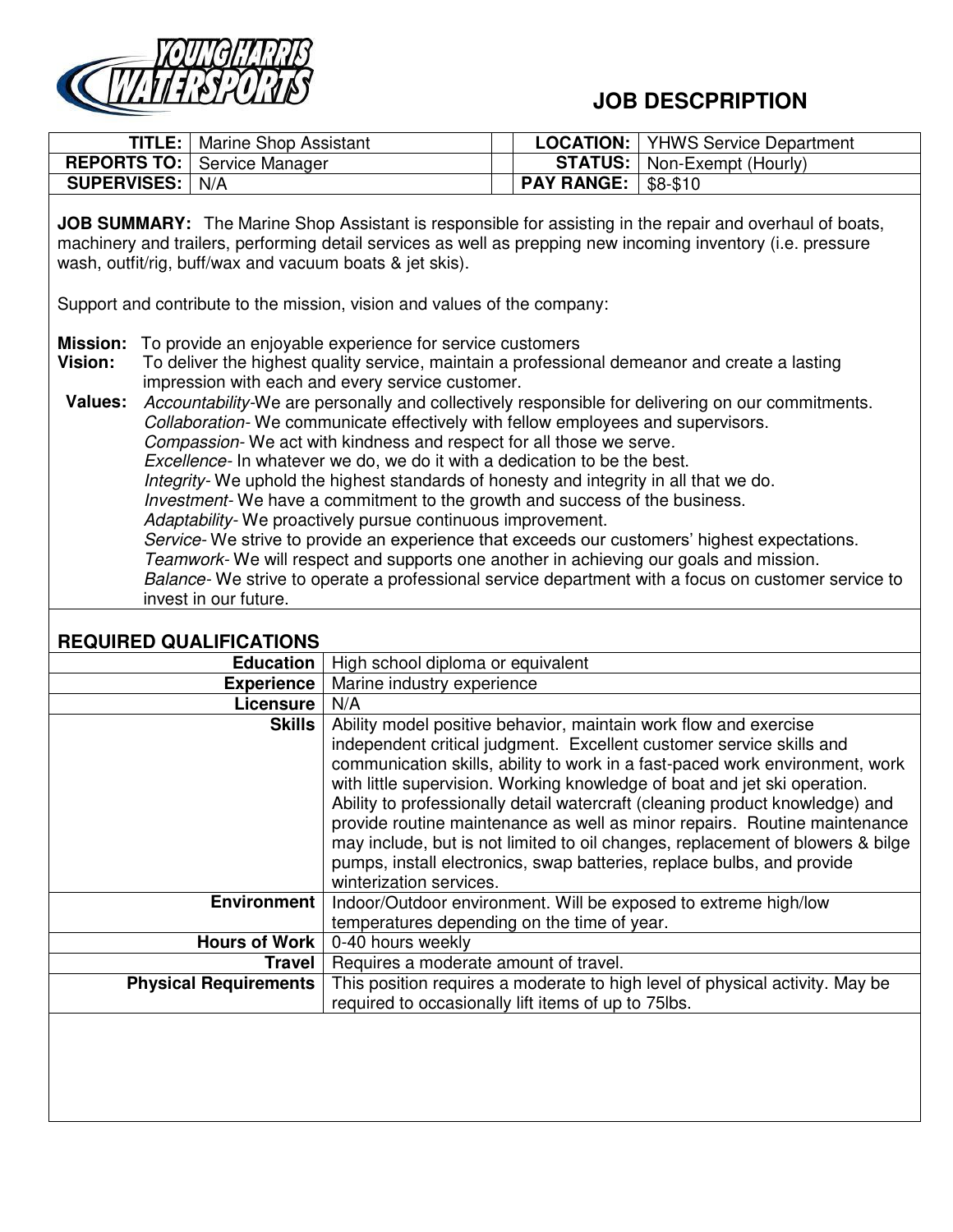## **PREFERRED QUALIFICATIONS**

| <b>Certification</b>   N/A |  |
|----------------------------|--|
|                            |  |

**Experience** | Marine industry experience

| <b>JOB FUNCTIONS</b>                                        |                                                                                                                                                                                                                                                                                                                                                                                                                                                                                                                                                                                                                                                                                                                                                                                                                                                                                                                                                |  |  |  |  |
|-------------------------------------------------------------|------------------------------------------------------------------------------------------------------------------------------------------------------------------------------------------------------------------------------------------------------------------------------------------------------------------------------------------------------------------------------------------------------------------------------------------------------------------------------------------------------------------------------------------------------------------------------------------------------------------------------------------------------------------------------------------------------------------------------------------------------------------------------------------------------------------------------------------------------------------------------------------------------------------------------------------------|--|--|--|--|
| 1. Leadership                                               | Support and execute Service Manager's decisions.<br>$\bullet$<br>Provide regular and frequent feedback to Service Manager and Service<br>$\bullet$<br>Technician on a weekly basis.<br>Able to work with little supervision.<br>$\bullet$                                                                                                                                                                                                                                                                                                                                                                                                                                                                                                                                                                                                                                                                                                      |  |  |  |  |
| 2. Operations                                               | Keep detailed craft maintenance records. Ensure watercraft receive proper<br>$\bullet$<br>maintenance based on manufacturers' guidelines. Report all damage to<br>your supervisor.<br>Conduct routine examination of safety equipment and keep detailed<br>records.<br>Maintain a clean and safe work environment reflective of company<br>standards and goals.<br>Examine boat and discuss the nature and extent of damage or malfunction<br>with your supervisor.<br>Perform diagnostics and repair of all types of marine engines and<br>$\bullet$<br>transmissions/drives/generators.<br>Operate an electric chain hoist as needed.<br>Ensure all warranty work is completed according to manufacturer's and<br>YHWS guidelines.<br>Safely operate YHWS and customer vessels during diagnostic water<br>testing operations.<br>Maintain YHWS tools in good condition and according to guidelines<br>Other duties as assigned.<br>$\bullet$ |  |  |  |  |
| 3. Communication                                            | Responsible for communicating with management and all other employees<br>$\bullet$<br>who work in conjunction with the Service Department.<br>Accept constructive feedback in a positive manner and use feedback to<br>$\bullet$<br>develop plans for improvement.<br>Help create a positive work environment.<br>$\bullet$<br>Effectively handle stress, an increased workload, and/or workplace<br>challenges in a calm and professional manner.<br>Return phone calls and emails in a timely manner and communicate often<br>$\bullet$<br>to appropriate supervisors.                                                                                                                                                                                                                                                                                                                                                                       |  |  |  |  |
| 4. Personal and<br><b>Professional</b><br><b>Management</b> | Willing to take initiative to get things done.<br>Handle stress and cope with frustrations.<br>Comply with organization's policies and procedures.<br>Ensure integrity in areas of compensation (worked and non-worked time),<br>work-related expenses and use of company equipment and resources.<br>Take responsibility for actions, accept responsibility for mistakes and report<br>$\bullet$<br>self-errors to immediate supervisor in a timely manner.<br>Expected to adhere to the standards and expectations of Young Harris<br>$\bullet$<br>Water Sports.<br>Responsible for upholding the highest level of professionalism and<br>customer service.<br>Protect the company from litigation by following all policies and procedures<br>established by the company regarding safe operation.<br>Required to sign employee handbook and familiarize yourself with<br>$\bullet$<br>company policies.                                    |  |  |  |  |